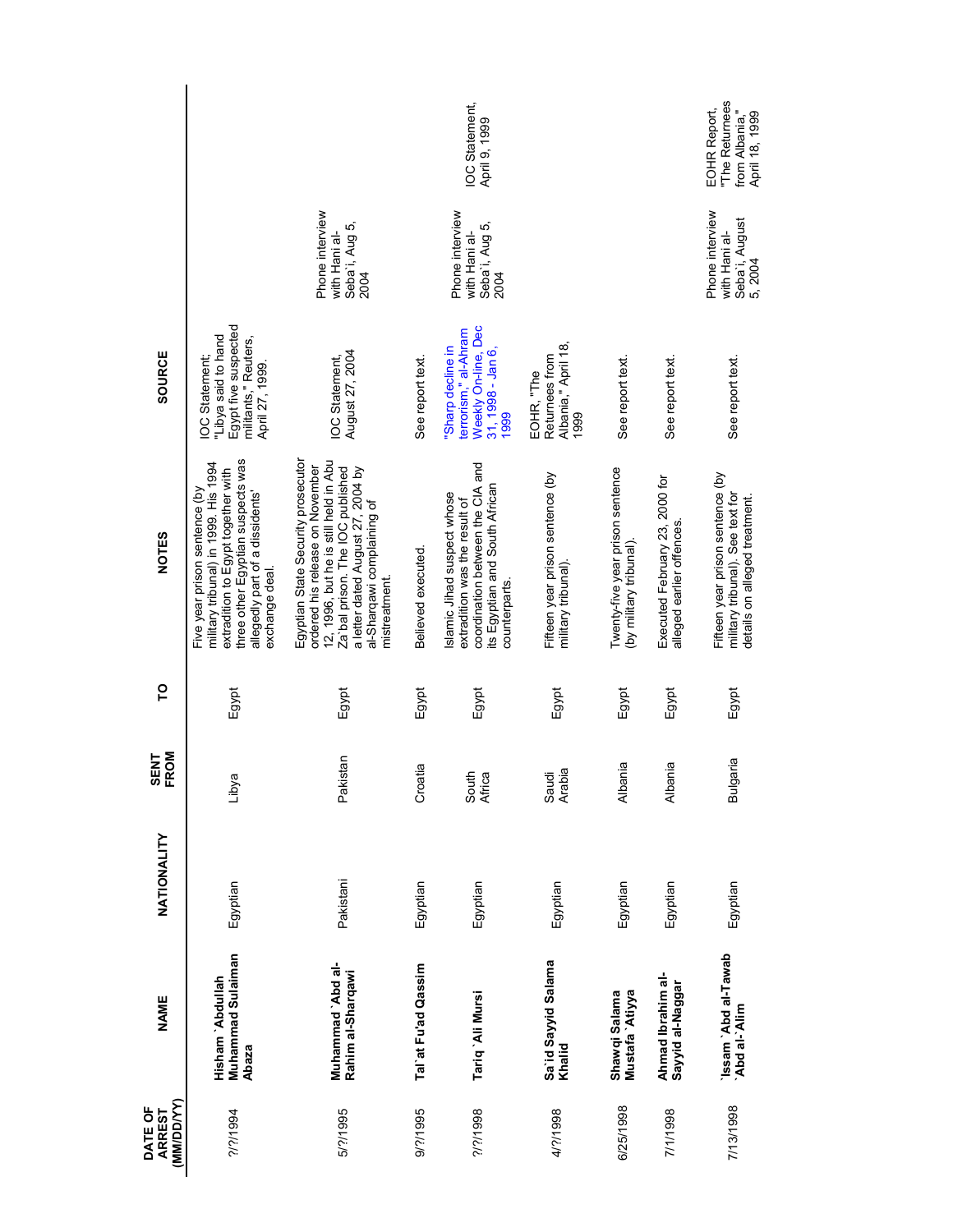|                                        | and Christopher<br>Andrew Higgins<br>Cooper, "Cloak<br>November 20,<br>and Dagger",<br>Wall Street<br>Journal,<br>2001 |                                                                                                                                                                          |                                                                                                                                      | CBW," al-Hayat,<br>April 21, 1999<br>Interrogating<br>Jihadi Over<br>"US Said                       |                                                         |                                                               |                                                             |
|----------------------------------------|------------------------------------------------------------------------------------------------------------------------|--------------------------------------------------------------------------------------------------------------------------------------------------------------------------|--------------------------------------------------------------------------------------------------------------------------------------|-----------------------------------------------------------------------------------------------------|---------------------------------------------------------|---------------------------------------------------------------|-------------------------------------------------------------|
|                                        | 1999, pages 15-<br>16<br>Returnees form<br>Albania, April<br>EOHR, The                                                 |                                                                                                                                                                          |                                                                                                                                      | "Bin Laden Front<br>Hayat, April 20,<br>Bought CBW<br>Europe," al-<br>Reportedly<br>From E.<br>1999 |                                                         | Phone interview<br>Seba`i, August<br>5, 2004<br>with Hani al- |                                                             |
| SOURCE                                 | See report text.                                                                                                       | Al Statement, August<br>4, 1999                                                                                                                                          | Journa, November 20,<br>Dagger", Wall Street<br>page 18; "Cloak and<br>Albania," April 1999,<br>Returnees from<br>EOHR, "The<br>2001 | IOC Statement, April<br>9,1999                                                                      | IOC Statement, April<br>9,1999                          | IOC Statement, April<br>9, 1999                               | Albania," April 18,<br>Returnees from<br>EOHR, "The<br>1999 |
| <b>NOTES</b>                           | Ten year prison sentence (by<br>military tribunal). See text for<br>details on alleged treatment.                      | Saudi Arabia and detained at SSI<br>Ahmad al-Naggar's brother. Was<br>forcibly returned to Egypt from<br>premises. Acquitted by military<br>tribunal but still detained. | Executed in February 2000. See<br>text for details on alleged<br>treatment.                                                          | Twenty-five year prison sentence<br>(by military tribunal).                                         | Fifteen year prison sentence (by<br>military tribunal). | Detained without trial                                        | Ten year prison sentence (by<br>military tribunal).         |
| p                                      | Egypt                                                                                                                  | Egypt                                                                                                                                                                    | Egypt                                                                                                                                | Egypt                                                                                               | Egypt                                                   | Egypt                                                         | Egypt                                                       |
| SENT<br>FROM                           | Albania                                                                                                                | Arabia<br>Saudi                                                                                                                                                          | Albania                                                                                                                              | Azerbaijan                                                                                          | ijan<br>Azerba                                          | Azerbaijan                                                    | <b>JAE</b>                                                  |
| NATIONALITY                            | Egyptian                                                                                                               | Egyptian                                                                                                                                                                 | Egyptian                                                                                                                             | Egyptian                                                                                            | Egyptian                                                | Egyptian/Sudanese                                             | Egyptian                                                    |
| NAME                                   | Muhammad Hassan<br>Tita                                                                                                | Magdi Ibrahim al-<br>Sayyid al-Naggar                                                                                                                                    | Ahmad Isma'il<br>'Uthman Salih                                                                                                       | Ahmad Salama<br>Mabruk                                                                              | <b>Issam Muhammad</b><br>Hafiz Marzuq                   | <b>Ihab Muhammad</b><br>Abdullah Saqr                         | Muhammad Sa'id `Abd<br>al-Maqsud                            |
| (MM/DD/YY)<br>DATE OF<br><b>ARREST</b> | 7/14/1998                                                                                                              | 7/30/1998                                                                                                                                                                | 8/13/1998                                                                                                                            | 8/20/1998                                                                                           | 8/20/1998                                               | 8/20/1998                                                     | 9/?/1998                                                    |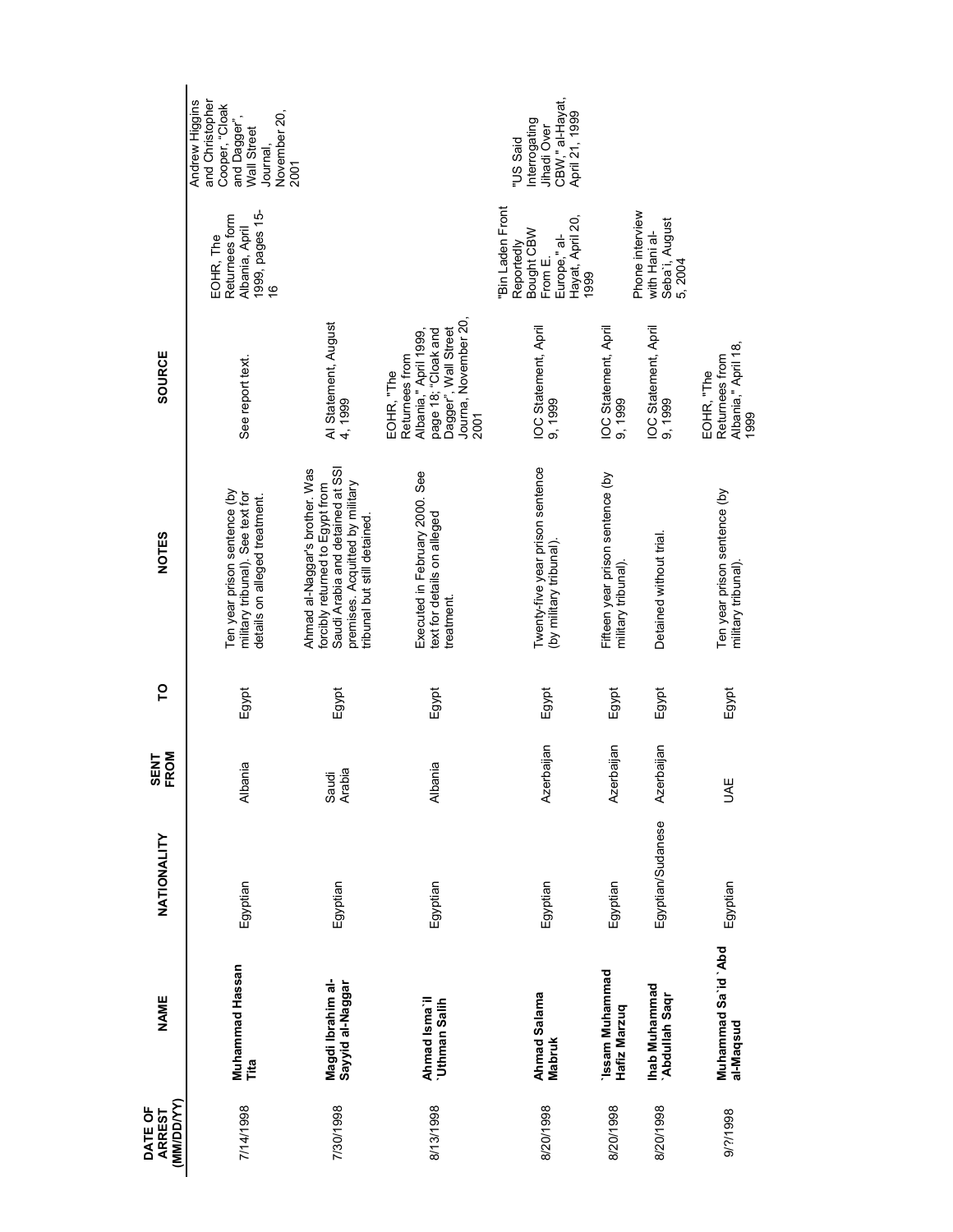|                                        |                                                                                                                                                                                                                    |                                                                                                        |                                                                                                              | AI Report 2004,<br>Egypt                                                                                  |                                                                                                                                                                                                                                   | March 18, 2004<br>Awsat report,<br>Al-Sharq al- |
|----------------------------------------|--------------------------------------------------------------------------------------------------------------------------------------------------------------------------------------------------------------------|--------------------------------------------------------------------------------------------------------|--------------------------------------------------------------------------------------------------------------|-----------------------------------------------------------------------------------------------------------|-----------------------------------------------------------------------------------------------------------------------------------------------------------------------------------------------------------------------------------|-------------------------------------------------|
| SOURCE                                 | "Kuwait said to hand<br>over 15 militants to<br>January 29, 1999.<br>Egypt", Reuters,<br>OC Statement;                                                                                                             | "Kuwait said to hand<br>over 15 militants to<br>January 29, 1999.<br>Egypt", Reuters,<br>OC Statement; | "Kuwait said to hand<br>over 15 militants to<br>January 29, 1999<br>Egypt", Reuters,<br><b>OC</b> Statement; | Weekly, May 6-12,<br>sought," al-Ahram<br>"Militant suspect<br>1999                                       | Egypt five suspected<br>militants," Reuters,<br>"Libya said to hand<br>"Militants handed<br>Weekly, April 29<br>over," Al-Ahram<br>OC Statement:<br>April 27, 1999;<br>May 5, 1999.                                               | Al-Sharq al-Awsat,<br>March 5, 2004             |
| <b>NOTES</b>                           | sent to Egypt together with another<br>slamist terrorist activities. He was<br>names are available. Detained by<br>involvement in "pro-Iraqi" and<br>14 suspects, only 3 of whose<br>Kuwait accused him of<br>SSI, | See above.                                                                                             | See above.                                                                                                   | Extradited to Cairo on July 7,<br>incommunicado at SSI<br>2003. Reportedly held<br>headquarters in Cairo. | Islamic Jihad suspects. 13 others<br>Egyptian suspects, part of wider<br>Yemen, Kuwait and Syria in the<br>extradition efforts directed at<br>Handed over with four other<br>received from South Africa,<br>previous "few weeks." | See text for details on alleged<br>treatment.   |
| p                                      | Egypt                                                                                                                                                                                                              | Egypt                                                                                                  | Egypt                                                                                                        | Egypt                                                                                                     | Egypt                                                                                                                                                                                                                             | Egypt                                           |
| FROM<br><b>SENT</b>                    | Kuwait                                                                                                                                                                                                             | Kuwait                                                                                                 | Kuwait                                                                                                       | Ven6nu                                                                                                    | Libya                                                                                                                                                                                                                             | <b>UAE</b>                                      |
| NATIONALITY                            | Egyptian                                                                                                                                                                                                           | Egyptian                                                                                               | Egyptian                                                                                                     | Egyptian                                                                                                  | Egyptian                                                                                                                                                                                                                          | Egyptian                                        |
| NAME                                   | Ahmad Hassan Badi'a                                                                                                                                                                                                | Magdi Fahmi                                                                                            | Muhammad Farag                                                                                               | Al-Sayyid Hassan<br>Mukhlis                                                                               | Muhammad Sadiq                                                                                                                                                                                                                    | Muhammad al-Zawahri                             |
| (MM/DD/YY)<br>DATE OF<br><b>ARREST</b> | 1/11/1999                                                                                                                                                                                                          | 1/11/1999                                                                                              | 1/11/1999                                                                                                    | 1/29/1999                                                                                                 | 3/?/1999                                                                                                                                                                                                                          | 4)/?/1999<br>$(3 \text{ or }$                   |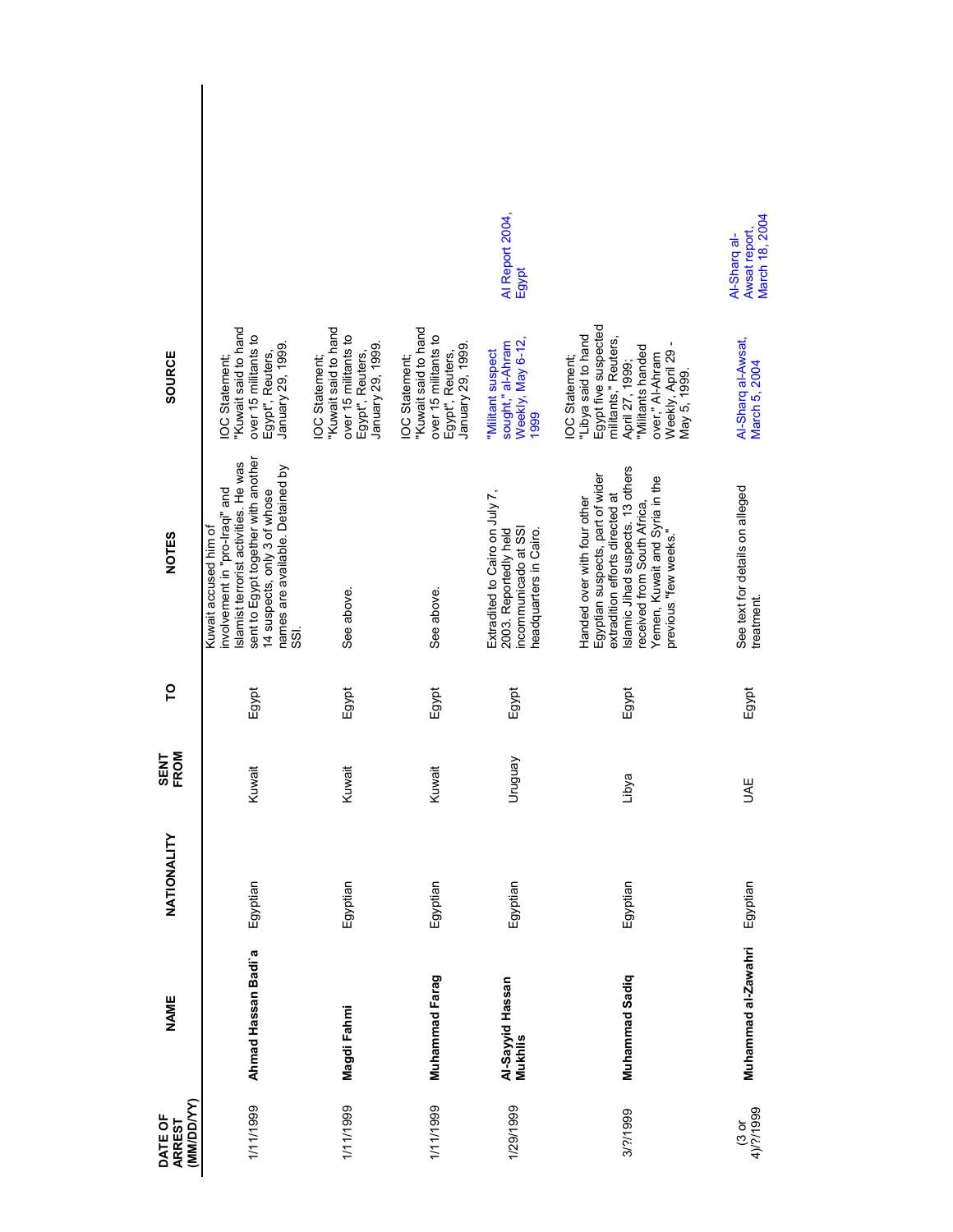| (MM/DD/YY)<br>DATE OF<br><b>ARREST</b> | NAME                                       | NATIONALITY     | SENT<br>FROM    | ဥ     | <b>NOTES</b>                                                                                                                                                                                                                                                                                                                                                              | SOURCE                                                                                                                                                                              |                                                               |                                                                               |
|----------------------------------------|--------------------------------------------|-----------------|-----------------|-------|---------------------------------------------------------------------------------------------------------------------------------------------------------------------------------------------------------------------------------------------------------------------------------------------------------------------------------------------------------------------------|-------------------------------------------------------------------------------------------------------------------------------------------------------------------------------------|---------------------------------------------------------------|-------------------------------------------------------------------------------|
| 12)/?/1999<br>$(11$ or                 | Hussain al-Zawahri                         | Egyptian        | Malaysia        | Egypt | See text for details on alleged<br>treatment.                                                                                                                                                                                                                                                                                                                             | 'The Man Behind Bin<br>Yorker, November<br>Laden," The New<br>2002                                                                                                                  | Phone interview<br>Seba`i, August<br>5, 2004<br>with Hani al- | Laden's Legend<br>Sep 11, 2003<br>Maker," Elaf,<br>Zawahri: Bin<br>-ls nsmyA' |
| 3/15/2000                              | Muhammad Hassanain<br>Muhammad Sha`ban     | Egyptian/Danish | Pakistan        | Egypt | documents. Arrested by Pakistani<br>authorities and rendered to Egypt<br>1995, traveling with Danish travel<br>Sought asylum in Denmark in<br>after interrogation.                                                                                                                                                                                                        | IOC Statement, May<br>29,2000                                                                                                                                                       |                                                               |                                                                               |
| 4/?/2000                               | Ayman `Abd al-Raziq<br>Hassan Kamal al-Din | Egyptian        | Lebanon         | Egypt | Three year prison sentence (by<br>military tribunal) in 1993                                                                                                                                                                                                                                                                                                              | IOC Statement, May<br>13,2000                                                                                                                                                       |                                                               |                                                                               |
| 6/28/2001                              | Hisham Mahmud                              | Egyptian        | Saudi<br>Arabia | Egypt |                                                                                                                                                                                                                                                                                                                                                                           | IOC Statement, July<br>8, 2000                                                                                                                                                      |                                                               |                                                                               |
| 6/28/2001                              | -lmad al-Din Abd al-<br>Rahim              | Egyptian        | Saudi<br>Arabia | Egypt |                                                                                                                                                                                                                                                                                                                                                                           | IOC Statement, July<br>8, 2000                                                                                                                                                      |                                                               |                                                                               |
| 6/28/2001                              | Muhammad Yusuf                             | Egyptian        | Arabia<br>Saudi | Egypt |                                                                                                                                                                                                                                                                                                                                                                           | IOC Statement, July<br>8, 2000                                                                                                                                                      |                                                               |                                                                               |
| 6/28/2001                              | Ahmad al-'Ishawi                           | Egyptian        | Saudi<br>Arabia | Egypt |                                                                                                                                                                                                                                                                                                                                                                           | IOC Statement, July<br>8,2000                                                                                                                                                       |                                                               |                                                                               |
| 7/7/2001                               | Yahia `Abd al-Baqi<br>Salim                | Egyptian        | Saudi<br>Arabia | Egypt |                                                                                                                                                                                                                                                                                                                                                                           | IOC Statement, July<br>8,2000                                                                                                                                                       |                                                               |                                                                               |
| 7/7/2001                               | Ahmad Kamil `Ammar                         | Egyptian        | Arabia<br>Saudi | Egypt |                                                                                                                                                                                                                                                                                                                                                                           | IOC Statement, July<br>8,2000                                                                                                                                                       |                                                               |                                                                               |
| 10/?/2001                              | Rifa'i Ahmad Taha                          | Egyptian        | Syria           | Egypt | Sudan to Iran. Flown to Cairo, fate<br>emains unknown. Sentenced to<br>congressional delegation to both<br>comment on the operation, but<br>rendition confirmed by US Rep<br>Stopped in Syria on way from<br>tribunal). Egyptian and Syrian<br>governments have refused to<br>death in absentia (by military<br>countries in November 2001.<br>Darrell Issa while leading | al-Sirri, London, June<br>Shadid, "Syria is Said<br>Interview with Yasser<br>Globe, November 20,<br>Suspect Tied to Bin<br>Laden", Boston<br>2004; Anthony<br>to Hand Egypt<br>2001 |                                                               |                                                                               |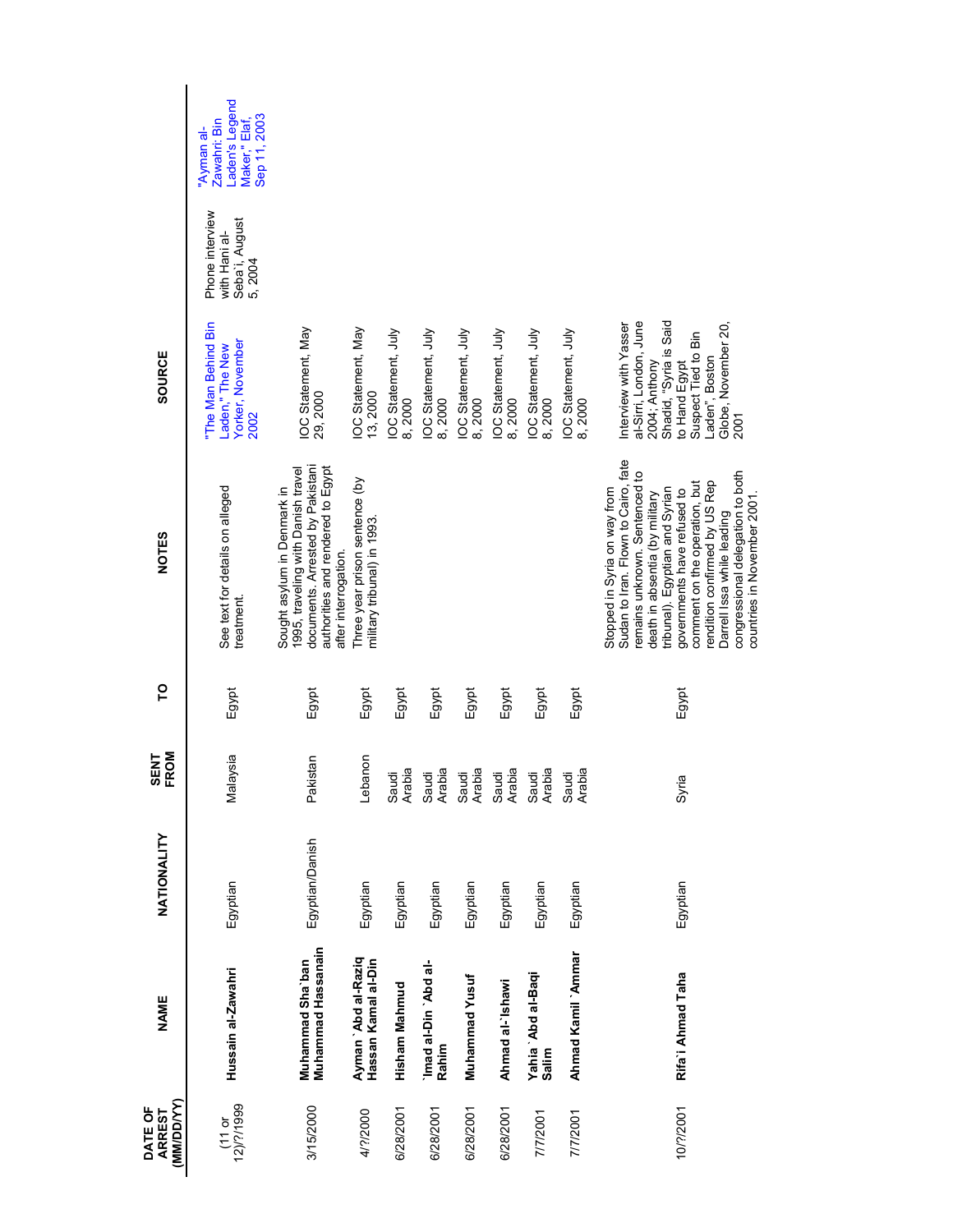|                                        |                                                                                               |                                                                                               | Tariq al-Zaghlul,<br>Interview with<br>Cairo; EOHR,<br>April 2004.                                                                                                                                                                                 |                                                                                              |                                                                                              |                                                                                             |
|----------------------------------------|-----------------------------------------------------------------------------------------------|-----------------------------------------------------------------------------------------------|----------------------------------------------------------------------------------------------------------------------------------------------------------------------------------------------------------------------------------------------------|----------------------------------------------------------------------------------------------|----------------------------------------------------------------------------------------------|---------------------------------------------------------------------------------------------|
| SOURCE                                 | Interview with Yasser<br>al-Sirri, June 2004,<br>Statement, April 3,<br>London; HRAAP<br>2004 | Interview with Yasser<br>al-Sirri, June 2004,<br>Statement, April 3,<br>London; HRAAP<br>2004 | Interview with Yasser<br>al-Sirri, June 2004,<br>Statement, April 3,<br>London; HRAAP<br>2004                                                                                                                                                      | nterview with Yasser<br>al-Sirri, June 2004,<br>Statement, April 3,<br>London; HRAAP<br>2004 | nterview with Yasser<br>al-Sirri, June 2004,<br>Statement, April 3,<br>London; HRAAP<br>2004 | nterview with Yasser<br>al-Sirri, June 2004,<br>Statement, April 3<br>London; HRAAP<br>2004 |
| <b>NOTES</b>                           | Rendered to Egypt February 28,<br>2004                                                        | Rendered to Egypt February 28,<br>2004                                                        | assessed due to monitoring by SSI<br>2004. Seven year prison sentence<br>1989. Visited by wife in November<br>in absentia (by military tribunal) in<br>2004, his treatment could not be<br>Rendered to Egypt February 28,<br>and brevity of visit. | Rendered to Egypt February 28,<br>2004                                                       | Rendered to Egypt February 28,<br>2004                                                       | Rendered to Egypt February 28,<br>2004                                                      |
| ဥ                                      | Egypt                                                                                         | Egypt                                                                                         | Egypt                                                                                                                                                                                                                                              | Egypt                                                                                        | Egypt                                                                                        | Egypt                                                                                       |
| FROM<br><b>SENT</b>                    | Yemen                                                                                         | Yemen                                                                                         | Yemen                                                                                                                                                                                                                                              | Yemen                                                                                        | Yemen                                                                                        | Yemen                                                                                       |
| ЧIJ<br>NATIONAL                        | Egyptian                                                                                      | Egyptian                                                                                      | Egyptian                                                                                                                                                                                                                                           | Egyptian                                                                                     | Egyptian                                                                                     | Egyptian                                                                                    |
| NAME                                   | Sayyid Imam al-Sharif                                                                         | Issam Shu'aib                                                                                 | Khalifa Bidaiwi al-<br>Sayyid al-Badawi                                                                                                                                                                                                            | `Ali `Abd al-Rahim                                                                           | Uthman al-Samman                                                                             | Abd al-`Aziz Musa<br>Dawud al-Gamal                                                         |
| (MM/DD/YY)<br>DATE OF<br><b>ARREST</b> | 10/11/2001                                                                                    | 10/?/2001                                                                                     | 10/?/2001                                                                                                                                                                                                                                          | 10/?/2001                                                                                    | 10/?/2001                                                                                    | 10/?/2001                                                                                   |

 $\overline{\phantom{a}}$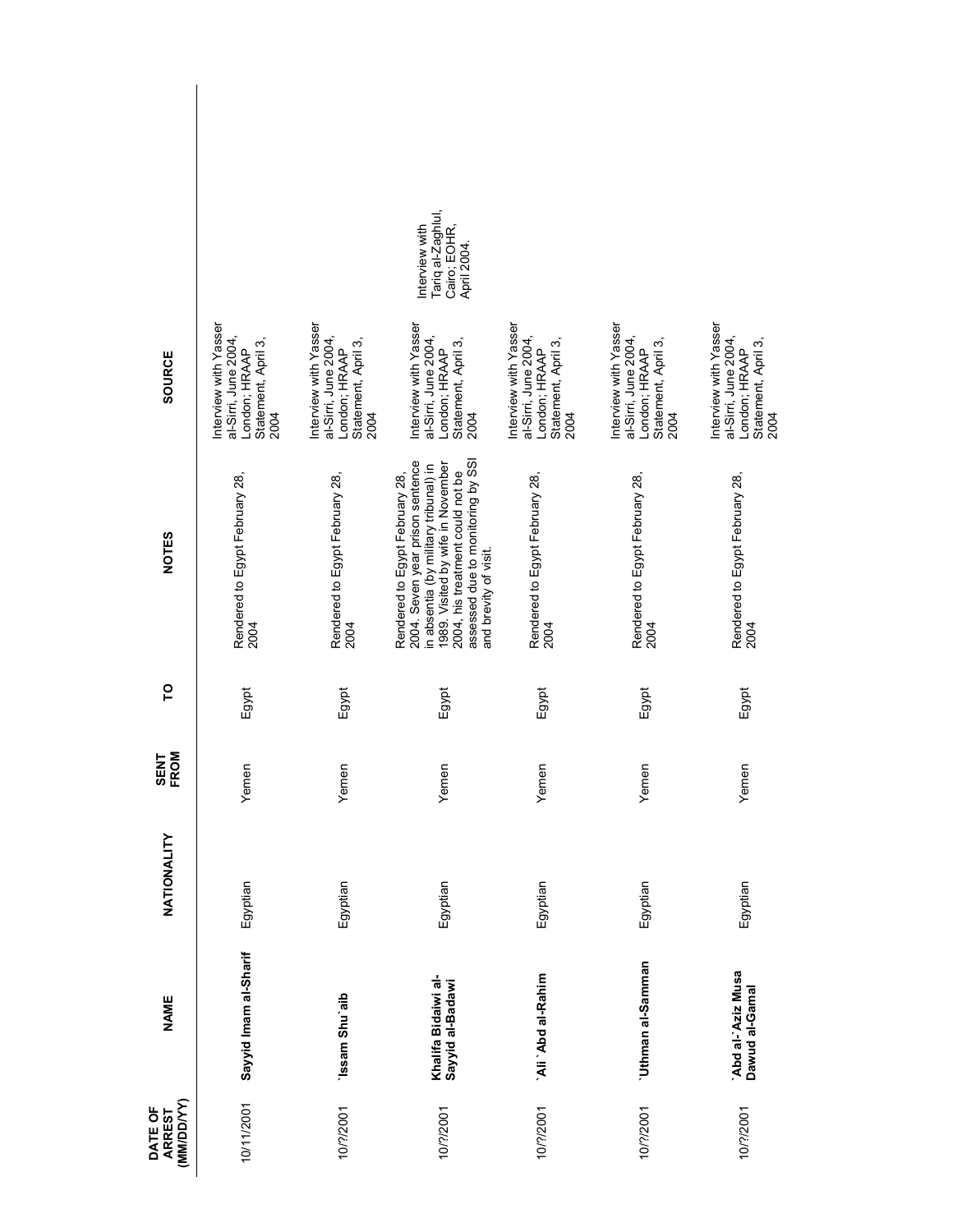| SOURCE                                 | See report text.                                                                                                                 | <b>Middle East Newsline</b><br>report, January 1,<br>2002                                                                           | <b>Middle East Newsline</b><br>report, January 1,<br>2002 | <b>Middle East Newsline</b><br>report, January 1,<br>2002 | <b>Middle East Newsline</b><br>report, January 1,<br>2002 | <b>Middle East Newsline</b><br>report, January 1,<br>2002 | <b>Middle East Newsline</b><br>report, January 1,<br>2002 | <b>Middle East Newsline</b><br>report, January 1,<br>2002                                                                           | "Still at Risk," April 20,<br>April 15, 2004; and<br>"Empty Promises,"<br>HRW Reports,<br>2005 |
|----------------------------------------|----------------------------------------------------------------------------------------------------------------------------------|-------------------------------------------------------------------------------------------------------------------------------------|-----------------------------------------------------------|-----------------------------------------------------------|-----------------------------------------------------------|-----------------------------------------------------------|-----------------------------------------------------------|-------------------------------------------------------------------------------------------------------------------------------------|------------------------------------------------------------------------------------------------|
| <b>NOTES</b>                           | Arrested in Pakistan, sent by US to<br>Egypt, transferred to Guantanamo<br>Released in January 2005.<br>Bay in Cuba in May 2002. | Egyptian authorities accused him<br>assassination attempt against<br>President Mubarak in Addis<br>of involvement in 1995<br>Ababa. | See above.                                                | See above.                                                | See above.                                                | See above.                                                | See above.                                                | Egyptian authorities accused him<br>assassination attempt against<br>President Mubarak in Addis<br>of involvement in 1995<br>Ababa. | See text for details on alleged<br>treatment                                                   |
| p                                      | Egypt                                                                                                                            | Egypt                                                                                                                               | Egypt                                                     | Egypt                                                     | Egypt                                                     | Egypt                                                     | Egypt                                                     | Egypt                                                                                                                               | Egypt                                                                                          |
| SENT<br>FROM                           | Pakistan                                                                                                                         | Jordan                                                                                                                              | Jordan                                                    | Jordan                                                    | Jordan                                                    | Jordan                                                    | Jordan                                                    | Jordan                                                                                                                              | Sweden                                                                                         |
| NATIONALITY                            | Egyptian-Australian                                                                                                              | Egyptian                                                                                                                            | Egyptian                                                  | Egyptian                                                  | Egyptian                                                  | Egyptian                                                  | Egyptian                                                  | Egyptian                                                                                                                            | Egyptian                                                                                       |
| <b>NAME</b>                            | Mamduh Habib                                                                                                                     | Mubarak `Ali `Abbas                                                                                                                 | Rifat `Ali Gawad                                          | 'Issam Mahmud                                             | Sami Amin                                                 | Sa'ud Hussain 'Ali                                        | 'Amr' 'Umar                                               | Safwat Muhammad<br>Shakir                                                                                                           | Ahmad Hussain `Agiza                                                                           |
| (MM/DD/YY)<br>DATE OF<br><b>ARREST</b> | 10/?/2001                                                                                                                        | 12/?/2001                                                                                                                           | 12/?/2001                                                 | 12/?/2001                                                 | 12/?/2001                                                 | 12/?/2001                                                 | 12/?/2001                                                 | 12/?/2001                                                                                                                           | 12/18/2001                                                                                     |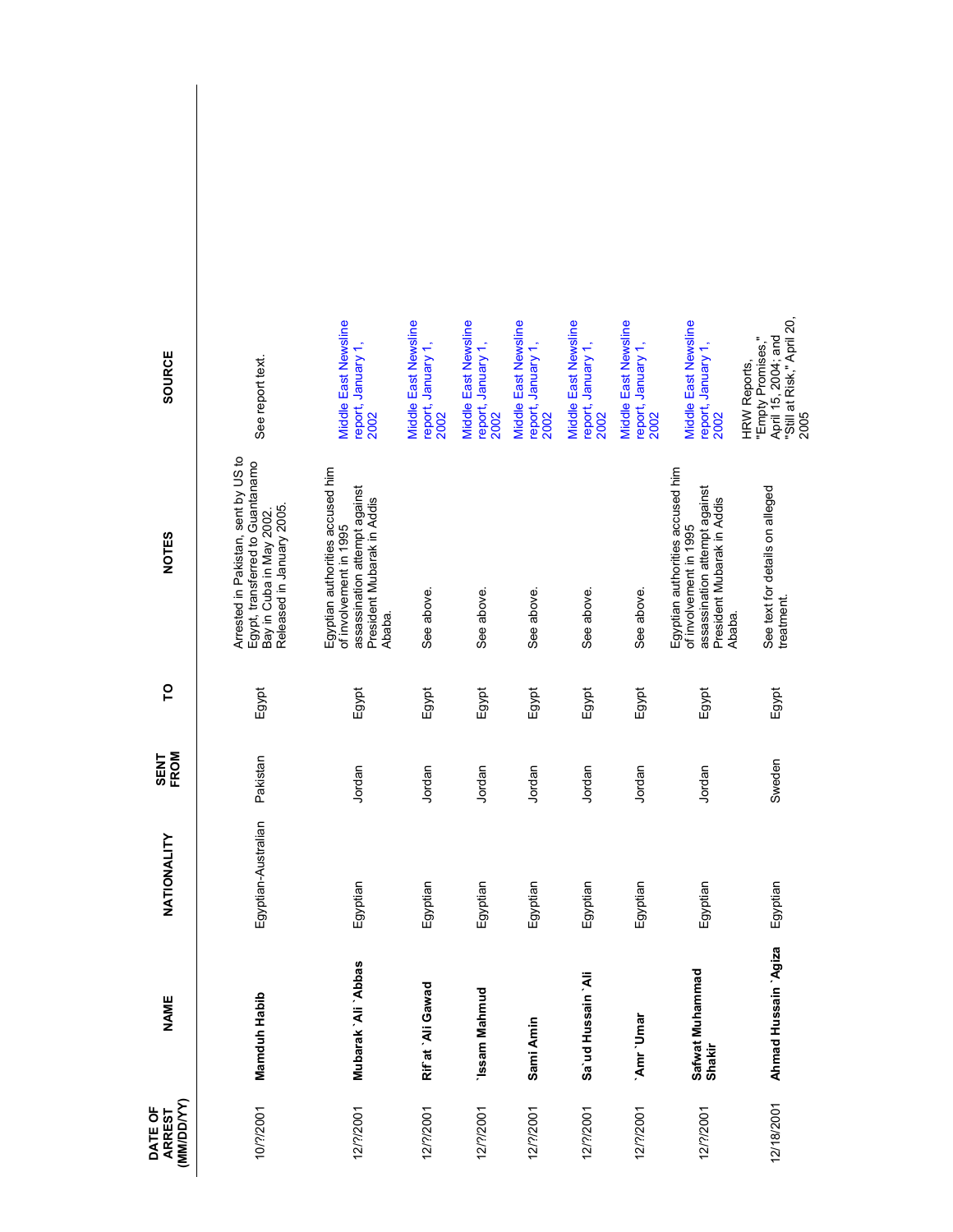|                                        |                                                                                                       | 14 and 21, 2005)<br>Yorker (February<br>Torture," New<br>"Outsourcing<br>Jane Mayer,     |                                              |                                                                                                                                                                                                                                    |                                                                                                                                                                                                                                                                                                                                                                                |                                                                                                   |
|----------------------------------------|-------------------------------------------------------------------------------------------------------|------------------------------------------------------------------------------------------|----------------------------------------------|------------------------------------------------------------------------------------------------------------------------------------------------------------------------------------------------------------------------------------|--------------------------------------------------------------------------------------------------------------------------------------------------------------------------------------------------------------------------------------------------------------------------------------------------------------------------------------------------------------------------------|---------------------------------------------------------------------------------------------------|
| SOURCE                                 | "Still at Risk," April 20,<br>April 15, 2004; and<br>"Empty Promises,"<br><b>HRW Reports,</b><br>2005 | HRW Report, "The<br>October 12, 2004<br>"Disappeared","<br>United States'                | See report text.                             | report, April 16, 2002<br>militant," BBC online<br>suspected Egyptian<br>'Brazil arrests                                                                                                                                           | AI Report 2004                                                                                                                                                                                                                                                                                                                                                                 | Al-Sharq al-Awsat,<br>March 12, 2003                                                              |
| <b>NOTES</b>                           | See text for details on alleged<br>treatment.                                                         | Arrested by Pakistani authorities,<br>transferred to CIA custody, then<br>sent to Cairo. | See text for details on alleged<br>treatment | Brazilian Supreme Court ordered<br>extradition request from Egypt to<br>Sulaiman lived in Brazil for the<br>previous eight years. Date of<br>face charges of terrorism.<br>arrival in Egypt unknown.<br>his arrest after receiving | Security Court in Cairo on charges<br>organization in connection with his<br>alleged affiliation with al-Jihad al-<br>deportation from the US on June<br>In February 2003, sentenced to<br>12, 2002 following a request by<br>five years' imprisonment by the<br>Emergency) Supreme State<br>of membership of an illegal<br>slami. Trial followed his<br>Egyptian authorities. | Sentenced in absentia to ten years<br>"Returnees from Albania" trial<br>in prison in 1999, in the |
| ဥ                                      | Egypt                                                                                                 | Egypt                                                                                    | Egypt                                        | Egypt                                                                                                                                                                                                                              | Egypt                                                                                                                                                                                                                                                                                                                                                                          | Egypt                                                                                             |
| <b>FROM</b><br><b>SENT</b>             | Sweden                                                                                                | Afghanistan                                                                              | Malaysia                                     | Brazil                                                                                                                                                                                                                             | <b>SC</b>                                                                                                                                                                                                                                                                                                                                                                      | <b>UAE</b>                                                                                        |
| NATIONALITY                            | Egyptian                                                                                              | Libyan                                                                                   | Pakistani                                    | Egyptian                                                                                                                                                                                                                           | Egyptian                                                                                                                                                                                                                                                                                                                                                                       | Egyptian                                                                                          |
| NAME                                   | Muhammad al-Zari                                                                                      | Ibn al-Shaikh al-Libi                                                                    | Muhammad Sa'd Iqbal                          | Muhammad `Ali al-<br>Mahdi Ibrahim<br>Sulaiman                                                                                                                                                                                     | Nabil Ahmad Sulaiman                                                                                                                                                                                                                                                                                                                                                           | Ibrahim Sharaf (Abu<br>al-Faraj al-Yamani)<br>Muhammad 'Id                                        |
| (MM/DD/YY)<br>DATE OF<br><b>ARREST</b> | 12/18/2001                                                                                            | 12/?/2001 or<br>1/?/2002                                                                 | 1/?/2002                                     | 4/15/2002                                                                                                                                                                                                                          | 6/12/2002                                                                                                                                                                                                                                                                                                                                                                      | 8/?/2002                                                                                          |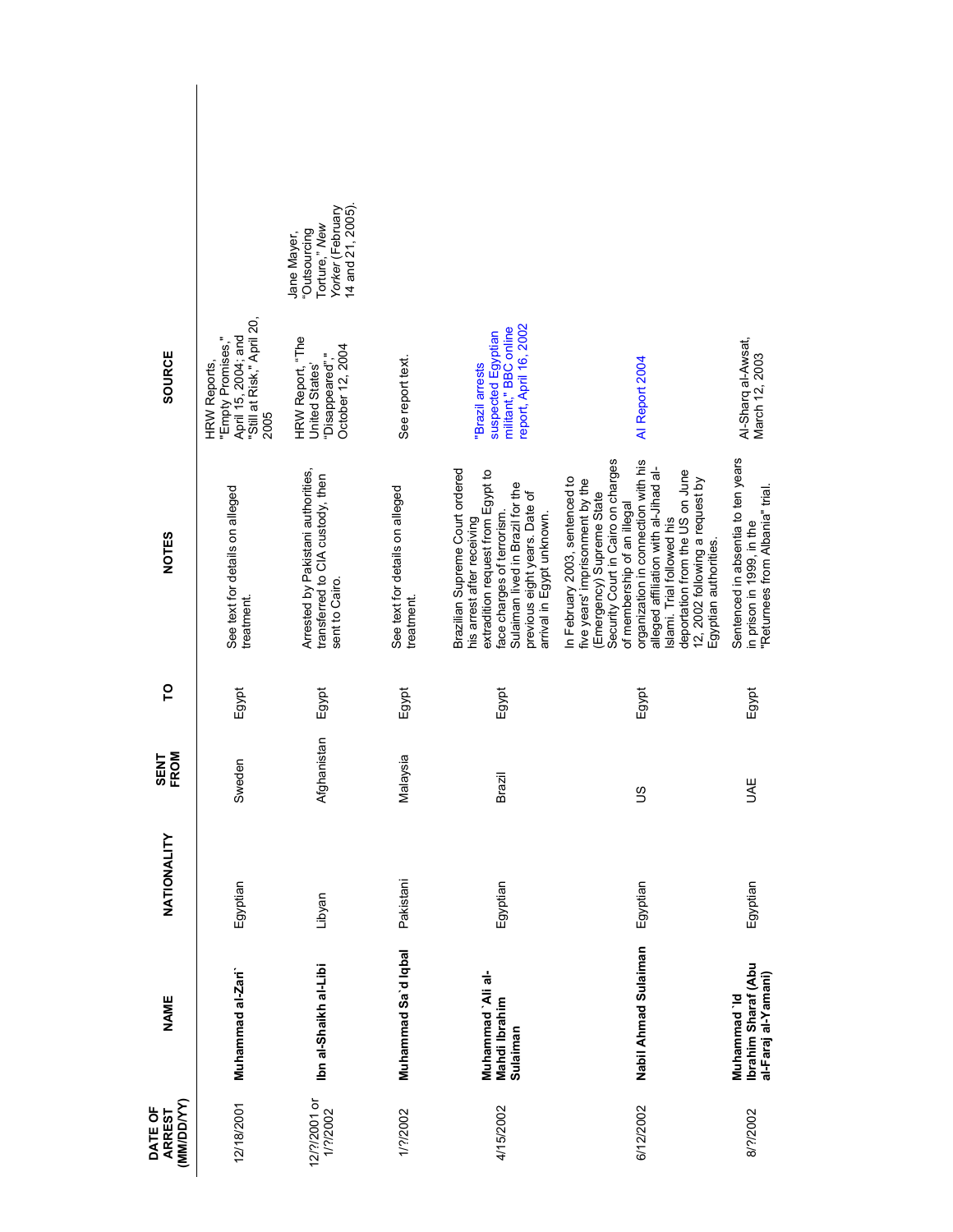|                                        |                                                                                                                                                   |                                                                                                                                                                                                                                                                             |                                                                         |                                                                                                                | <b>Wanted Islamists</b><br>"Four Countries<br>July 21, 2003<br>Jazeera.Net,<br>o Cairo," al-<br>Extradited |                                              |                                                                                                          |
|----------------------------------------|---------------------------------------------------------------------------------------------------------------------------------------------------|-----------------------------------------------------------------------------------------------------------------------------------------------------------------------------------------------------------------------------------------------------------------------------|-------------------------------------------------------------------------|----------------------------------------------------------------------------------------------------------------|------------------------------------------------------------------------------------------------------------|----------------------------------------------|----------------------------------------------------------------------------------------------------------|
| SOURCE                                 | Western Hemisphere<br>Overview                                                                                                                    | See report text.                                                                                                                                                                                                                                                            | Al-Sharq al-Awsat,<br>March 12, 2003                                    | Investigate CIA Role<br>Washington Post<br>(March 13, 2005)<br>in Abductions,"<br>Craig Witlock,<br>"Europeans | report, Aug 4, 2003<br>Asharq al-Awsat                                                                     | report, Aug 4, 2003<br>Asharq al-Awsat       | Islamists to Cairo," al-<br>Jazeera.Net, July 21,<br><b>Extradited Wanted</b><br>"Four Countries<br>2003 |
| <b>NOTES</b>                           | "illegal organization," al-Gama'a<br>Charged in absentia in Egypt in<br>1992 with membership in an<br>iving in Brazil since 1991.<br>al-Islamiyya | and al-Hila's brother, he was taken<br>According to authorities in Yemen,<br>Azerbaijan, then on to the Bagram<br>finally, sometime in mid-2004, to<br>air base in Afghanistan, and,<br>the U.S. detention facility at<br>Guantanamo Bay, Cuba.<br>within ten days to Baku, | Sentenced to ten years in prison in<br>1986 for "burning video stores." | abducted by US and flown from<br>Also known as Abu 'Umar,<br>base in Italy to Cairo.                           |                                                                                                            |                                              |                                                                                                          |
| p                                      | Egypt                                                                                                                                             | Cuba                                                                                                                                                                                                                                                                        | Egypt                                                                   | Egypt                                                                                                          | Egypt                                                                                                      | Egypt                                        | Egypt                                                                                                    |
| <b>SENT</b><br>FROM                    | Brazil                                                                                                                                            | Egypt                                                                                                                                                                                                                                                                       | Bosnia                                                                  | <b>Italy</b>                                                                                                   | Malaysia                                                                                                   | Malaysia                                     | Sudan                                                                                                    |
| NATIONALITY                            | Egyptian                                                                                                                                          | Yemeni                                                                                                                                                                                                                                                                      | Egyptian                                                                | Egyptian                                                                                                       | Egyptian                                                                                                   | Egyptian                                     | Egyptian                                                                                                 |
| NAME                                   | Hisham Muhammad<br>Mahmud al-Tarabili                                                                                                             | 'Abd al-Salam' Ali<br>al-Hila                                                                                                                                                                                                                                               | Ahmad `Abd al-Hafiz                                                     | Hassan Mustafa<br><b>Usama Nasr</b>                                                                            | Muhammad `Abd al-<br>Ghaffar al-Sa'idi                                                                     | Hani Haikal                                  | Muhammad Yusuf<br>'Abd al-Rahman                                                                         |
| (MM/DD/YY)<br>DATE OF<br><b>ARREST</b> | 9/14/2002                                                                                                                                         | 9/19/2002                                                                                                                                                                                                                                                                   | 2/7/2003                                                                | 2/?/2003                                                                                                       | April to June<br>Sometime<br>between<br>2003                                                               | April to June<br>Sometime<br>between<br>2003 | April to June<br>Sometime<br>between<br>2003                                                             |